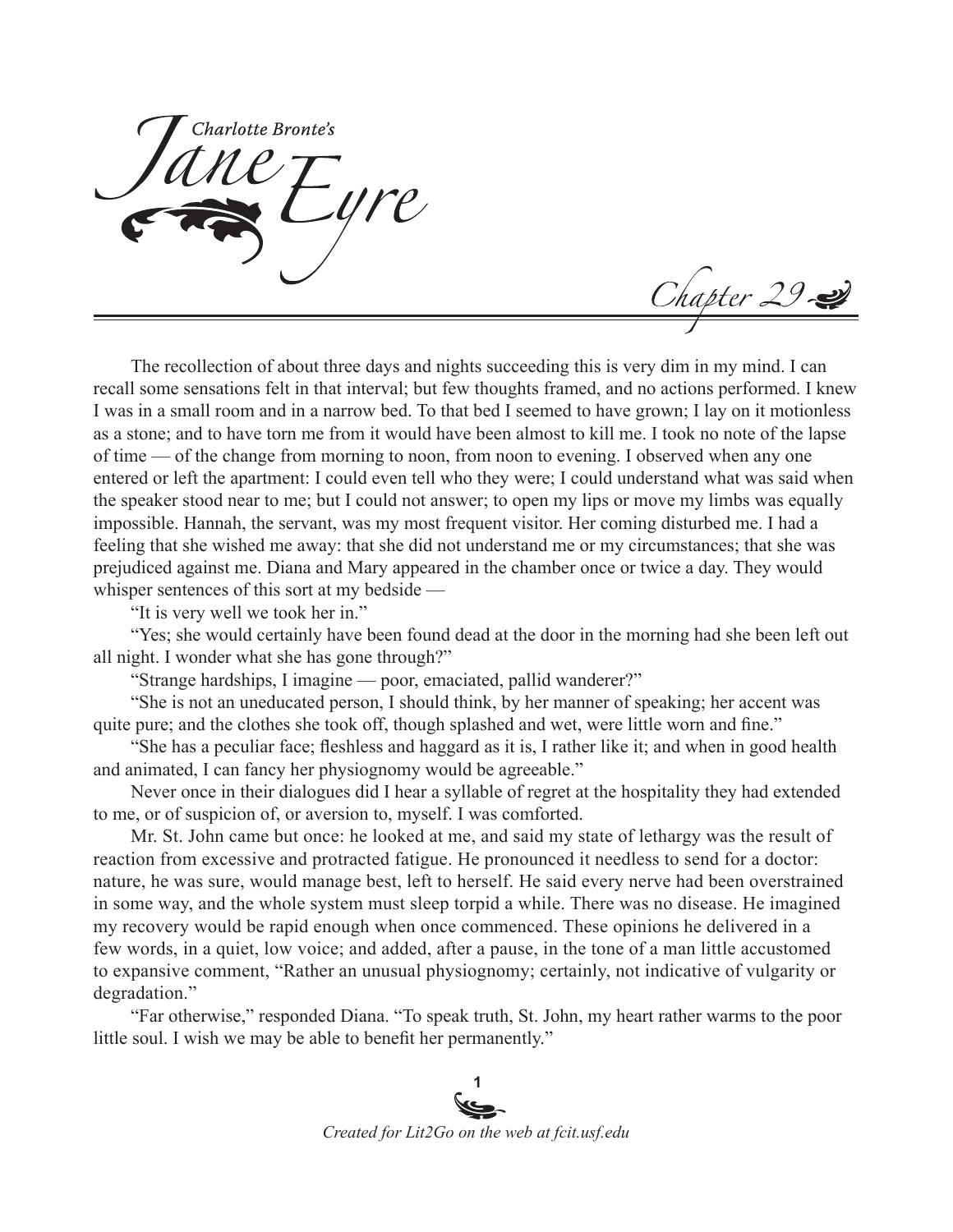"That is hardly likely," was the reply. "You will find she is some young lady who has had a misunderstanding with her friends, and has probably injudiciously left them. We may, perhaps, succeed in restoring her to them, if she is not obstinate: but I trace lines of force in her face which make me sceptical of her tractability." He stood considering me some minutes; then added, "She looks sensible, but not at all handsome."

"She is so ill, St. John."

"Ill or well, she would always be plain. The grace and harmony of beauty are quite wanting in those features."

On the third day I was better; on the fourth, I could speak, move, rise in bed, and turn. Hannah had brought me some gruel and dry toast, about, as I supposed, the dinner-hour. I had eaten with relish: the food was good — void of the feverish flavour which had hitherto poisoned what I had swallowed. When she left me, I felt comparatively strong and revived: ere long satiety of repose and desire for action stirred me. I wished to rise; but what could I put on? Only my damp and bemired apparel; in which I had slept on the ground and fallen in the marsh. I felt ashamed to appear before my benefactors so clad. I was spared the humiliation.

On a chair by the bedside were all my own things, clean and dry. My black silk frock hung against the wall. The traces of the bog were removed from it; the creases left by the wet smoothed out: it was quite decent. My very shoes and stockings were purified and rendered presentable. There were the means of washing in the room, and a comb and brush to smooth my hair. After a weary process, and resting every five minutes, I succeeded in dressing myself. My clothes hung loose on me; for I was much wasted, but I covered deficiencies with a shawl, and once more, clean and respectable looking — no speck of the dirt, no trace of the disorder I so hated, and which seemed so to degrade me, left — I crept down a stone staircase with the aid of the banisters, to a narrow low passage, and found my way presently to the kitchen.

It was full of the fragrance of new bread and the warmth of a generous fire. Hannah was baking. Prejudices, it is well known, are most difficult to eradicate from the heart whose soil has never been loosened or fertilised by education: they grow there, firm as weeds among stones. Hannah had been cold and stiff, indeed, at the first: latterly she had begun to relent a little; and when she saw me come in tidy and well-dressed, she even smiled.

"What, you have got up!" she said. "You are better, then. You may sit you down in my chair on the hearthstone, if you will."

She pointed to the rocking-chair: I took it. She bustled about, examining me every now and then with the corner of her eye. Turning to me, as she took some loaves from the oven, she asked bluntly —

"Did you ever go a-begging afore you came here?"

I was indignant for a moment; but remembering that anger was out of the question, and that I had indeed appeared as a beggar to her, I answered quietly, but still not without a certain marked firmness —

"You are mistaken in supposing me a beggar. I am no beggar; any more than yourself or your young ladies."

After a pause she said, "I dunnut understand that: you've like no house, nor no brass, I guess?"

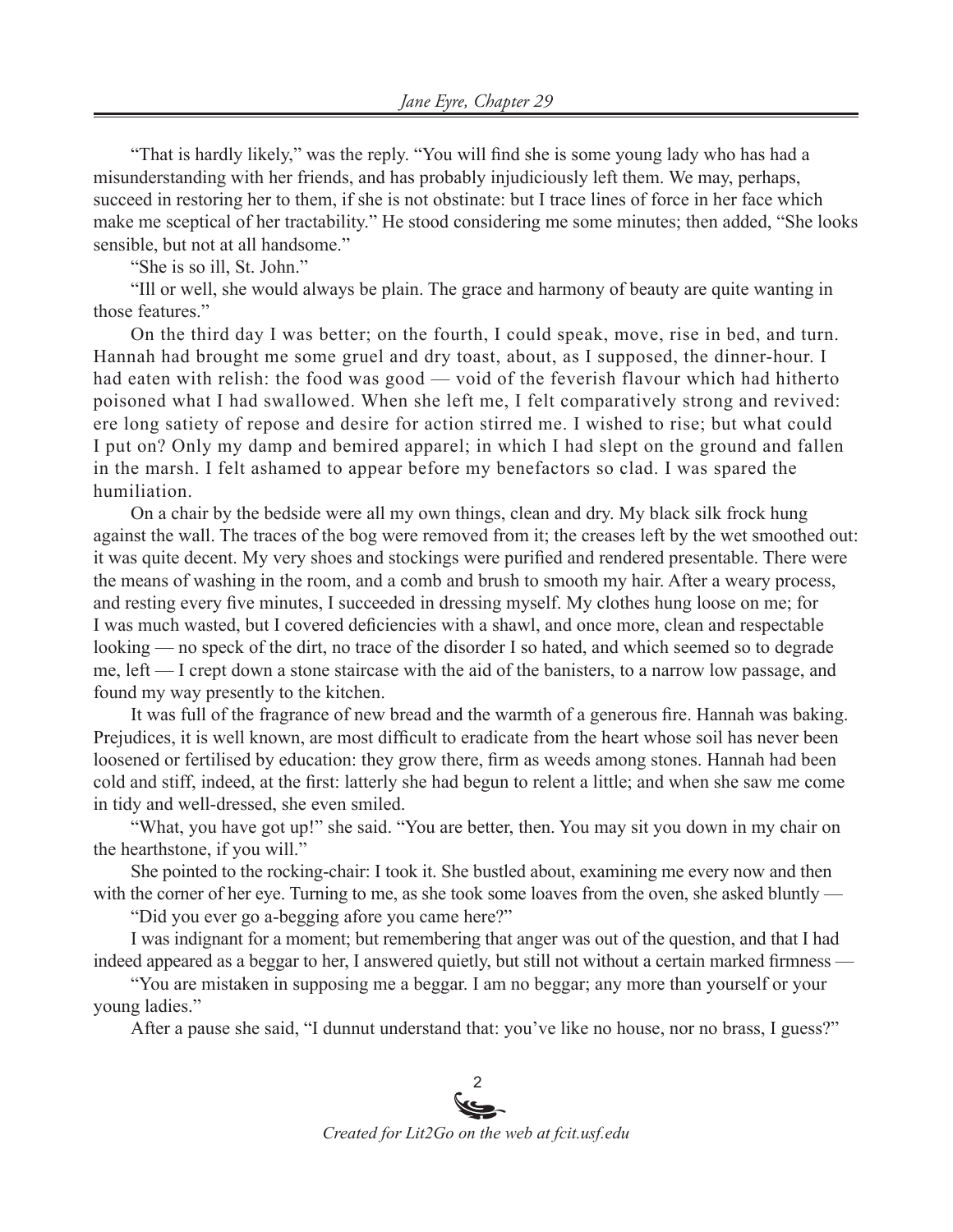"The want of house or brass (by which I suppose you mean money) does not make a beggar in your sense of the word."

"Are you book-learned?" she inquired presently.

"Yes, very."

"But you've never been to a boarding-school?"

"I was at a boarding-school eight years."

She opened her eyes wide. "Whatever cannot ye keep yourself for, then?"

"I have kept myself; and, I trust, shall keep myself again. What are you going to do with these gooseberries?" I inquired, as she brought out a basket of the fruit.

"Mak' 'em into pies."

"Give them to me and I'll pick them."

"Nay; I dunnut want ye to do nought."

"But I must do something. Let me have them."

She consented; and she even brought me a clean towel to spread over my dress, "lest," as she said, "I should mucky it."

"Ye've not been used to sarvant's wark, I see by your hands," she remarked. "Happen ye've been a dressmaker?"

"No, you are wrong. And now, never mind what I have been: don't trouble your head further about me; but tell me the name of the house where we are."

"Some calls it Marsh End, and some calls it Moor House."

"And the gentleman who lives here is called Mr. St. John?"

"Nay; he doesn't live here: he is only staying a while. When he is at home, he is in his own parish at Morton."

"That village a few miles off?

"Aye."

"And what is he?"

"He is a parson."

I remembered the answer of the old housekeeper at the parsonage, when I had asked to see the clergyman. "This, then, was his father's residence?"

"Aye; old Mr. Rivers lived here, and his father, and grandfather, and gurt (great) grandfather afore him"

"The name, then, of that gentleman, is Mr. St. John Rivers?"

"Aye; St. John is like his kirstened name."

"And his sisters are called Diana and Mary Rivers?"

"Yes."

"Their father is dead?"

"Dead three weeks sin' of a stroke."

"They have no mother?"

"The mistress has been dead this mony a year."

"Have you lived with the family long?"

## 3

*Created for Lit2Go on the web at fcit.usf.edu*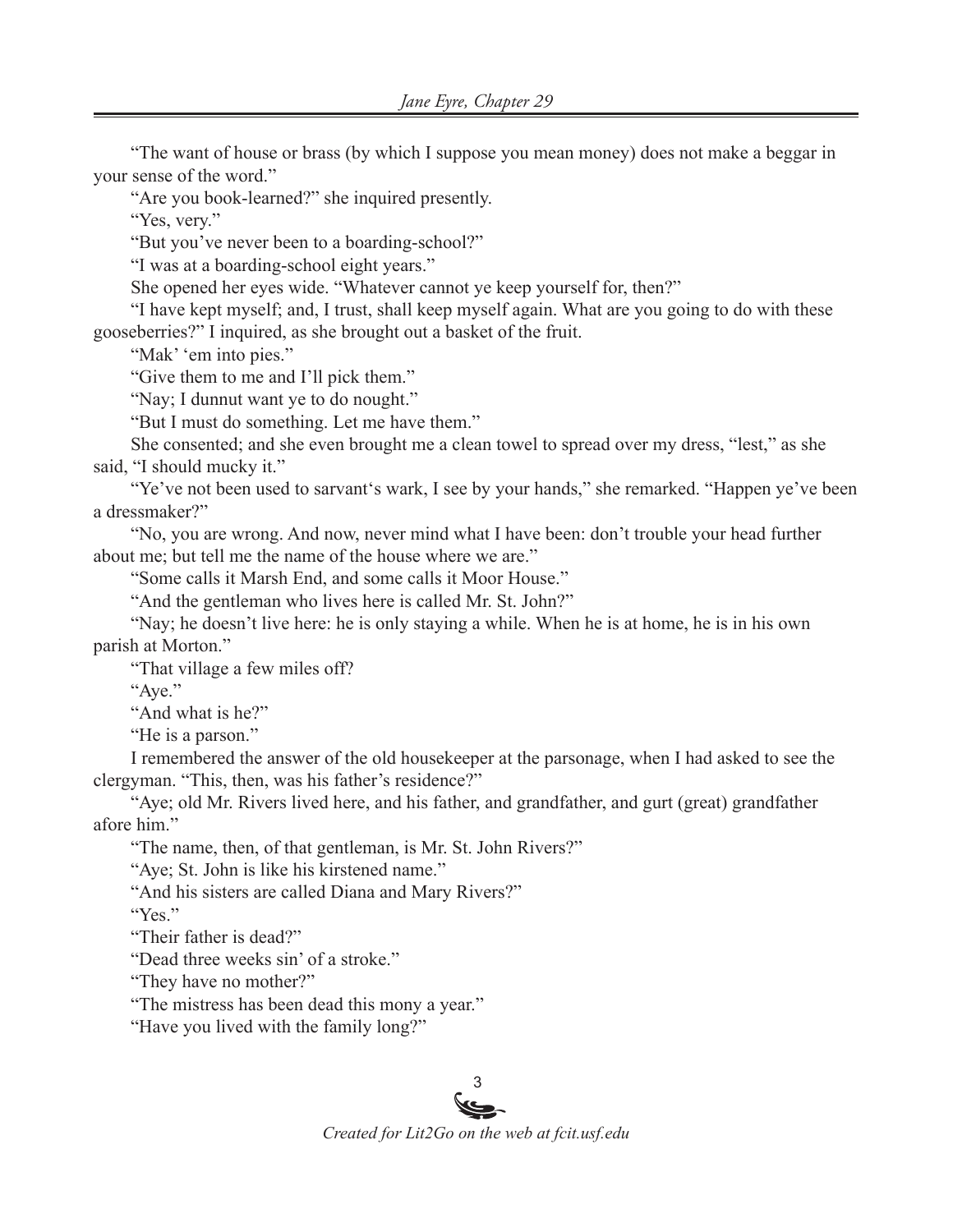"I've lived here thirty year. I nursed them all three."

"That proves you must have been an honest and faithful servant. I will say so much for you, though you have had the incivility to call me a beggar."

She again regarded me with a surprised stare. "I believe," she said, "I was quite mista'en in my thoughts of you: but there is so mony cheats goes about, you mun forgie me."

"And though," I continued, rather severely, "you wished to turn me from the door, on a night when you should not have shut out a dog."

"Well, it was hard: but what can a body do? I thought more o' th' childer nor of mysel: poor things! They've like nobody to tak' care on 'em but me. I'm like to look sharpish."

I maintained a grave silence for some minutes.

"You munnut think too hardly of me," she again remarked.

"But I do think hardly of you," I said; "and I'll tell you why — not so much because you refused to give me shelter, or regarded me as an impostor, as because you just now made it a species of reproach that I had no 'brass' and no house. Some of the best people that ever lived have been as destitute as I am; and if you are a Christian, you ought not to consider poverty a crime."

"No more I ought," said she: "Mr. St. John tells me so too; and I see I wor wrang — but I've clear a different notion on you now to what I had. You look a raight down dacent little crater."

"That will do — I forgive you now. Shake hands."

She put her floury and horny hand into mine; another and heartier smile illumined her rough face, and from that moment we were friends.

Hannah was evidently fond of talking. While I picked the fruit, and she made the paste for the pies, she proceeded to give me sundry details about her deceased master and mistress, and "the childer," as she called the young people.

Old Mr. Rivers, she said, was a plain man enough, but a gentleman, and of as ancient a family as could be found. Marsh End had belonged to the Rivers ever since it was a house: and it was, she affirmed, "aboon two hundred year old — for all it looked but a small, humble place, naught to compare wi' Mr. Oliver's grand hall down i' Morton Vale. But she could remember Bill Oliver's father a journeyman needlemaker; and th' Rivers wor gentry i' th' owd days o' th' Henrys, as onybody might see by looking into th' registers i' Morton Church vestry." Still, she allowed, "the owd maister was like other folk — naught mich out o' t' common way: stark mad o' shooting, and farming, and sich like." The mistress was different. She was a great reader, and studied a deal; and the "bairns" had taken after her. There was nothing like them in these parts, nor ever had been; they had liked learning, all three, almost from the time they could speak; and they had always been "of a mak' of their own." Mr. St. John, when he grew up, would go to college and be a parson; and the girls, as soon as they left school, would seek places as governesses: for they had told her their father had some years ago lost a great deal of money by a man he had trusted turning bankrupt; and as he was now not rich enough to give them fortunes, they must provide for themselves. They had lived very little at home for a long while, and were only come now to stay a few weeks on account of their father's death; but they did so like Marsh End and Morton, and all these moors and hills about. They had been in London, and many other grand towns; but they always said there was no place like home; and then they were so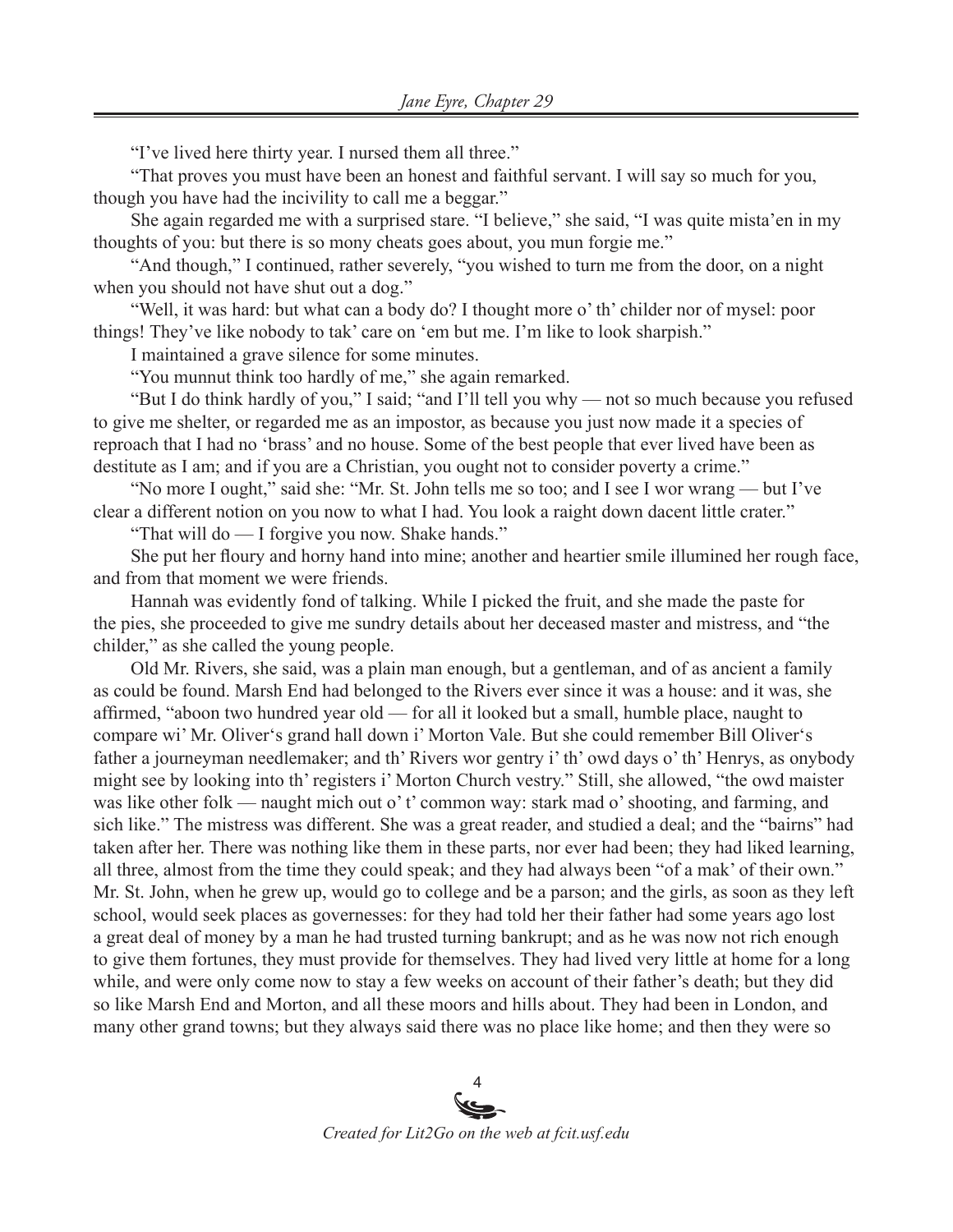agreeable with each other — never fell out nor "threaped." She did not know where there was such a family for being united.

Having finished my task of gooseberry picking, I asked where the two ladies and their brother were now.

"Gone over to Morton for a walk; but they would be back in half-an-hour to tea."

They returned within the time Hannah had allotted them: they entered by the kitchen door. Mr. St. John, when he saw me, merely bowed and passed through; the two ladies stopped: Mary, in a few words, kindly and calmly expressed the pleasure she felt in seeing me well enough to be able to come down; Diana took my hand: she shook her head at me.

"You should have waited for my leave to descend," she said. "You still look very pale — and so thin! Poor child! — poor girl!"

Diana had a voice toned, to my ear, like the cooing of a dove. She possessed eyes whose gaze I delighted to encounter. Her whole face seemed to me full of charm. Mary's countenance was equally intelligent — her features equally pretty; but her expression was more reserved, and her manners, though gentle, more distant. Diana looked and spoke with a certain authority: she had a will, evidently. It was my nature to feel pleasure in yielding to an authority supported like hers, and to bend, where my conscience and self-respect permitted, to an active will.

"And what business have you here?" she continued. "It is not your place. Mary and I sit in the kitchen sometimes, because at home we like to be free, even to license — but you are a visitor, and must go into the parlour."

"I am very well here."

"Not at all, with Hannah bustling about and covering you with flour."

"Besides, the fire is too hot for you," interposed Mary.

"To be sure," added her sister. "Come, you must be obedient." And still holding my hand she made me rise, and led me into the inner room.

"Sit there," she said, placing me on the sofa, "while we take our things off and get the tea ready; it is another privilege we exercise in our little moorland home — to prepare our own meals when we are so inclined, or when Hannah is baking, brewing, washing, or ironing."

She closed the door, leaving me solus with Mr. St. John, who sat opposite, a book or newspaper in his hand. I examined first, the parlour, and then its occupant.

The parlour was rather a small room, very plainly furnished, yet comfortable, because clean and neat. The old-fashioned chairs were very bright, and the walnut-wood table was like a lookingglass. A few strange, antique portraits of the men and women of other days decorated the stained walls; a cupboard with glass doors contained some books and an ancient set of china. There was no superfluous ornament in the room — not one modern piece of furniture, save a brace of workboxes and a lady's desk in rosewood, which stood on a side-table: everything — including the carpet and curtains — looked at once well worn and well saved.

Mr. St. John — sitting as still as one of the dusty pictures on the walls, keeping his eyes fixed on the page he perused, and his lips mutely sealed — was easy enough to examine. Had he been a statue instead of a man, he could not have been easier. He was young — perhaps from twenty-eight to thirty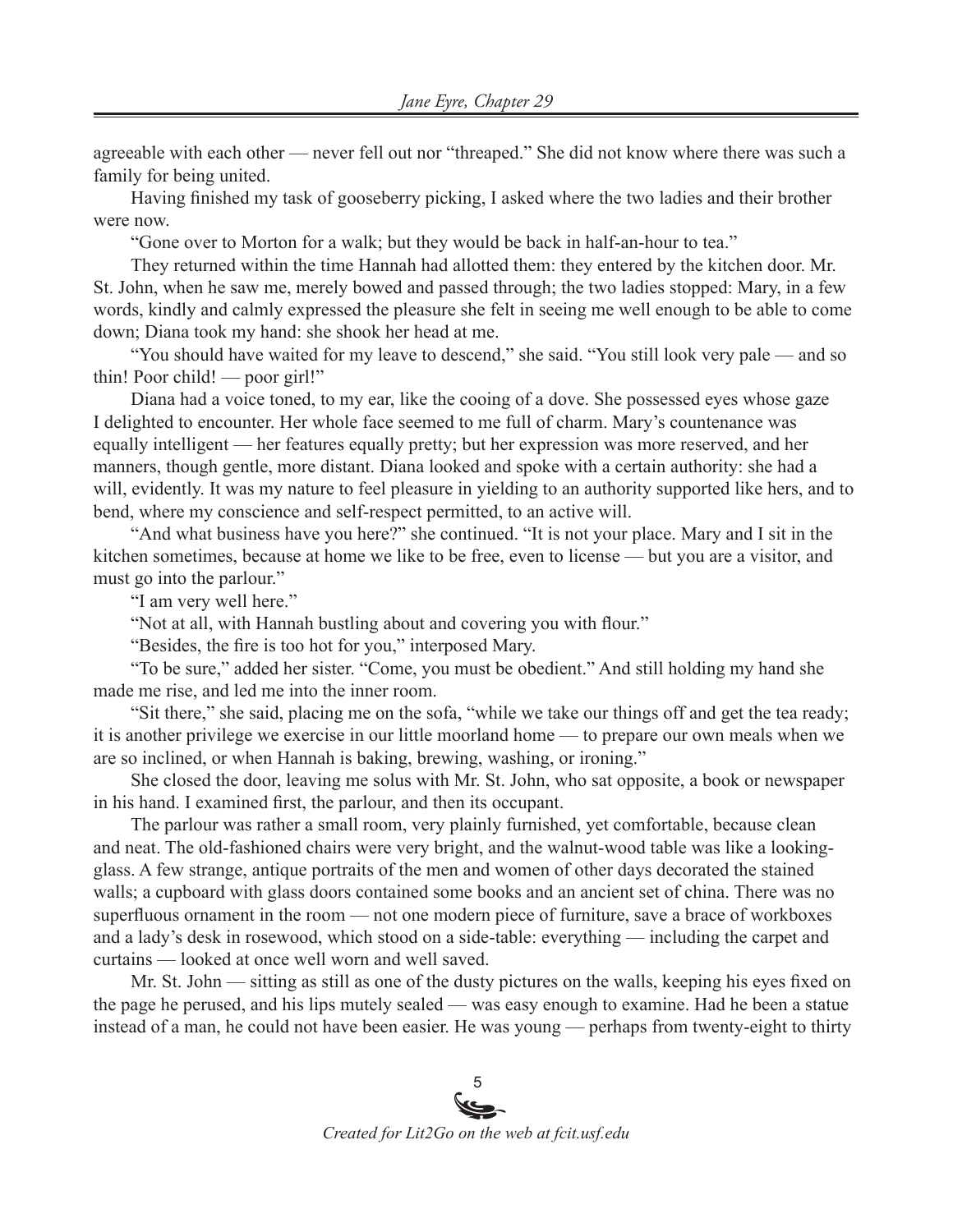— tall, slender; his face riveted the eye; it was like a Greek face, very pure in outline: quite a straight, classic nose; quite an Athenian mouth and chin. It is seldom, indeed, an English face comes so near the antique models as did his. He might well be a little shocked at the irregularity of my lineaments, his own being so harmonious. His eyes were large and blue, with brown lashes; his high forehead, colourless as ivory, was partially streaked over by careless locks of fair hair.

This is a gentle delineation, is it not, reader? Yet he whom it describes scarcely impressed one with the idea of a gentle, a yielding, an impressible, or even of a placid nature. Quiescent as he now sat, there was something about his nostril, his mouth, his brow, which, to my perceptions, indicated elements within either restless, or hard, or eager. He did not speak to me one word, nor even direct to me one glance, till his sisters returned. Diana, as she passed in and out, in the course of preparing tea, brought me a little cake, baked on the top of the oven.

"Eat that now," she said: "you must be hungry. Hannah says you have had nothing but some gruel since breakfast."

I did not refuse it, for my appetite was awakened and keen. Mr. Rivers now closed his book, approached the table, and, as he took a seat, fixed his blue pictorial-looking eyes full on me. There was an unceremonious directness, a searching, decided steadfastness in his gaze now, which told that intention, and not diffidence, had hitherto kept it averted from the stranger.

"You are very hungry," he said.

"I am, sir." It is my way — it always was my way, by instinct — ever to meet the brief with brevity, the direct with plainness.

"It is well for you that a low fever has forced you to abstain for the last three days: there would have been danger in yielding to the cravings of your appetite at first. Now you may eat, though still not immoderately."

"I trust I shall not eat long at your expense, sir," was my very clumsily-contrived, unpolished answer.

"No," he said coolly: "when you have indicated to us the residence of your friends, we can write to them, and you may be restored to home."

"That, I must plainly tell you, is out of my power to do; being absolutely without home and friends."

The three looked at me, but not distrustfully; I felt there was no suspicion in their glances: there was more of curiosity. I speak particularly of the young ladies. St. John's eyes, though clear enough in a literal sense, in a figurative one were difficult to fathom. He seemed to use them rather as instruments to search other people's thoughts, than as agents to reveal his own: the which combination of keenness and reserve was considerably more calculated to embarrass than to encourage.

"Do you mean to say," he asked, "that you are completely isolated from every connection?"

"I do. Not a tie links me to any living thing: not a claim do I possess to admittance under any roof in England."

"A most singular position at your age!"

Here I saw his glance directed to my hands, which were folded on the table before me. I wondered what he sought there: his words soon explained the quest.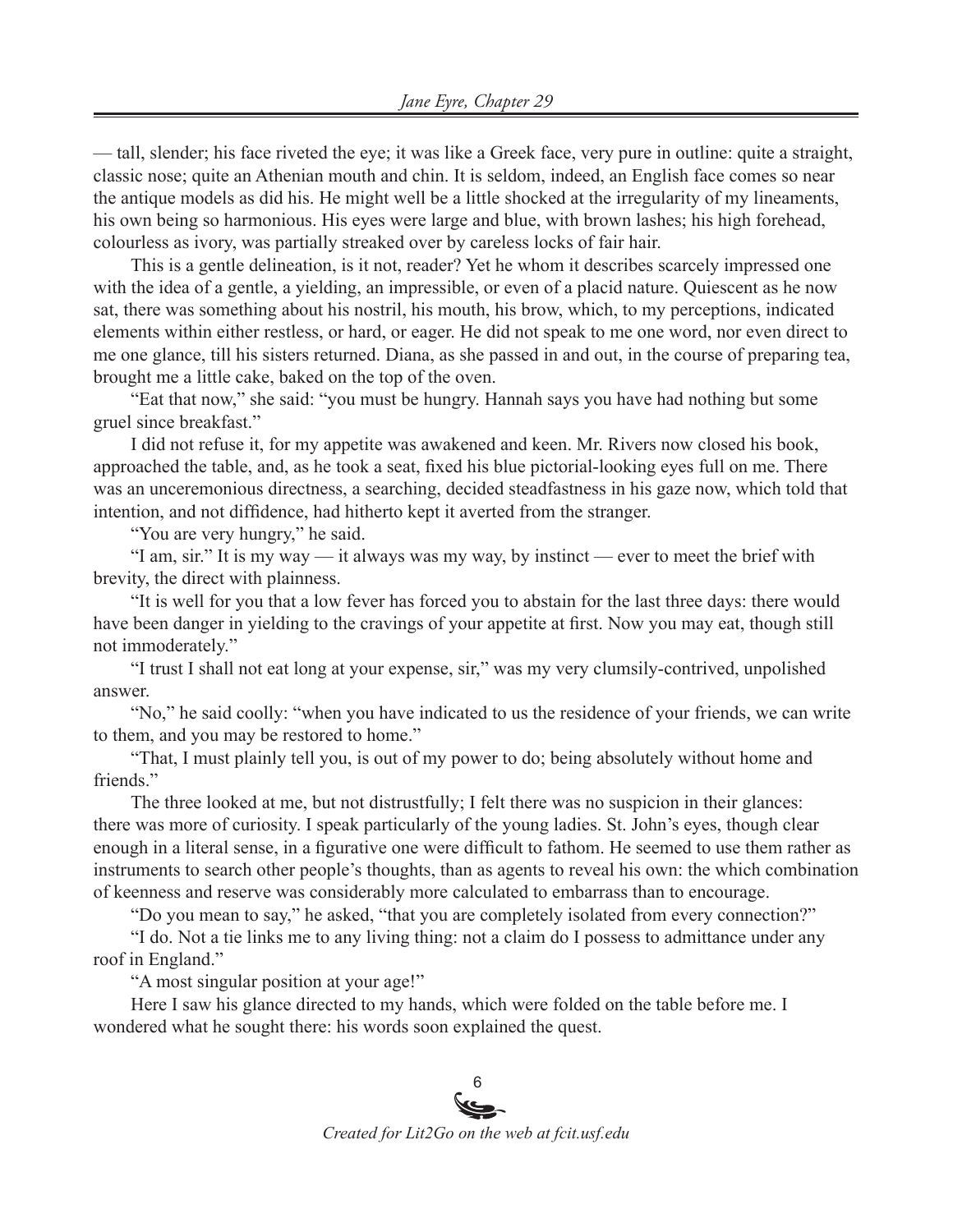"You have never been married? You are a spinster?"

Diana laughed. "Why, she can't be above seventeen or eighteen years old, St. John," said she. "I am near nineteen: but I am not married. No."

I felt a burning glow mount to my face; for bitter and agitating recollections were awakened by the allusion to marriage. They all saw the embarrassment and the emotion. Diana and Mary relieved me by turning their eyes elsewhere than to my crimsoned visage; but the colder and sterner brother continued to gaze, till the trouble he had excited forced out tears as well as colour.

"Where did you last reside?" he now asked.

"You are too inquisitive, St. John," murmured Mary in a low voice; but he leaned over the table and required an answer by a second firm and piercing look.

"The name of the place where, and of the person with whom I lived, is my secret," I replied concisely.

"Which, if you like, you have, in my opinion, a right to keep, both from St. John and every other questioner," remarked Diana.

"Yet if I know nothing about you or your history, I cannot help you," he said. "And you need help, do you not?"

"I need it, and I seek it so far, sir, that some true philanthropist will put me in the way of getting work which I can do, and the remuneration for which will keep me, if but in the barest necessaries of life."

"I know not whether I am a true philanthropist; yet I am willing to aid you to the utmost of my power in a purpose so honest. First, then, tell me what you have been accustomed to do, and what you CAN do."

I had now swallowed my tea. I was mightily refreshed by the beverage; as much so as a giant with wine: it gave new tone to my unstrung nerves, and enabled me to address this penetrating young judge steadily.

"Mr. Rivers," I said, turning to him, and looking at him, as he looked at me, openly and without diffidence, "you and your sisters have done me a great service — the greatest man can do his fellowbeing; you have rescued me, by your noble hospitality, from death. This benefit conferred gives you an unlimited claim on my gratitude, and a claim, to a certain extent, on my confidence. I will tell you as much of the history of the wanderer you have harboured, as I can tell without compromising my own peace of mind — my own security, moral and physical, and that of others.

"I am an orphan, the daughter of a clergyman. My parents died before I could know them. I was brought up a dependant; educated in a charitable institution. I will even tell you the name of the establishment, where I passed six years as a pupil, and two as a teacher — Lowood Orphan Asylum, —shire: you will have heard of it, Mr. Rivers? — the Rev. Robert Brocklehurst is the treasurer."

"I have heard of Mr. Brocklehurst, and I have seen the school."

"I left Lowood nearly a year since to become a private governess. I obtained a good situation, and was happy. This place I was obliged to leave four days before I came here. The reason of my departure I cannot and ought not to explain: it would be useless, dangerous, and would sound incredible. No blame attached to me: I am as free from culpability as any one of you three. Miserable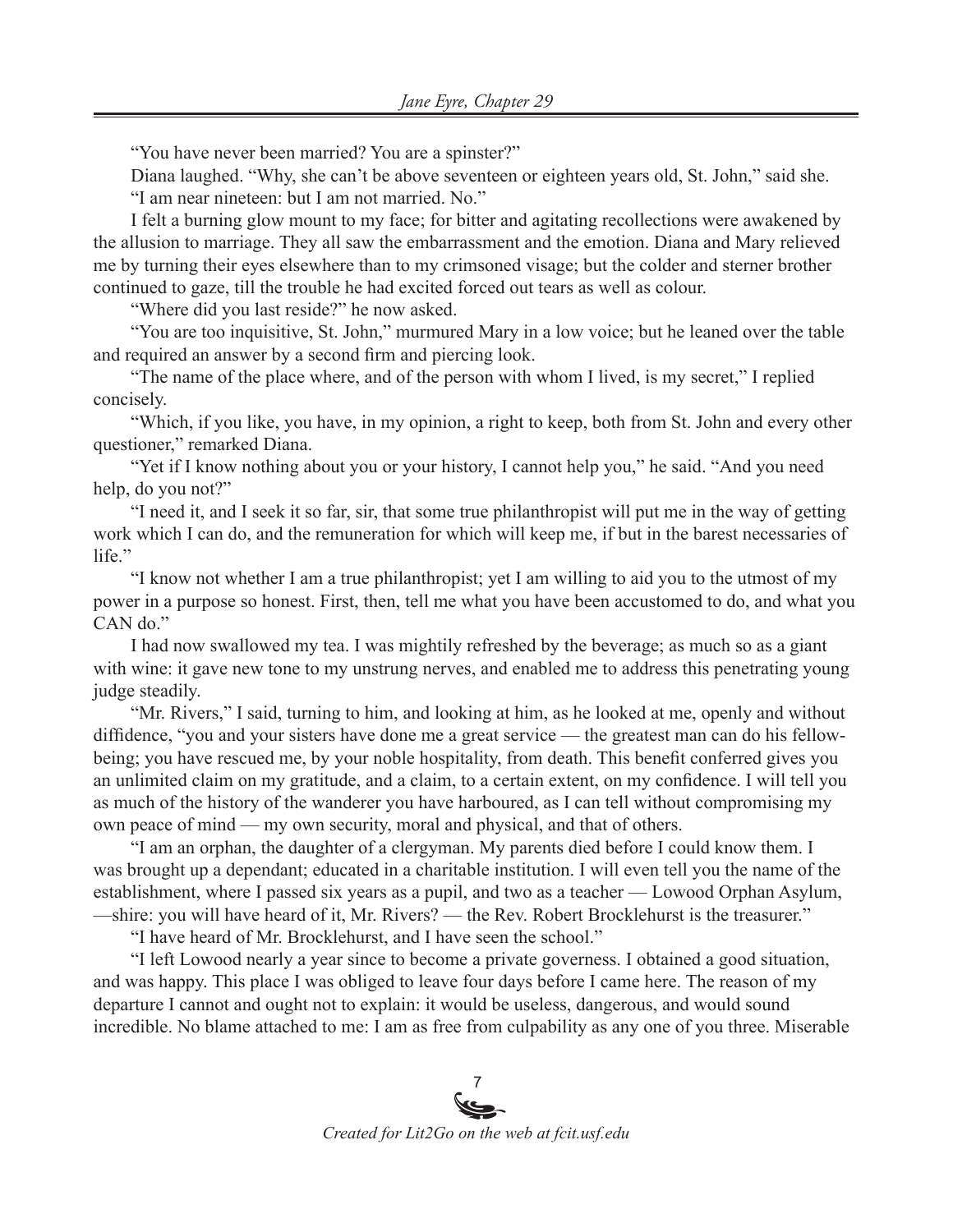I am, and must be for a time; for the catastrophe which drove me from a house I had found a paradise was of a strange and direful nature. I observed but two points in planning my departure — speed, secrecy: to secure these, I had to leave behind me everything I possessed except a small parcel; which, in my hurry and trouble of mind, I forgot to take out of the coach that brought me to Whitcross. To this neighbourhood, then, I came, quite destitute. I slept two nights in the open air, and wandered about two days without crossing a threshold: but twice in that space of time did I taste food; and it was when brought by hunger, exhaustion, and despair almost to the last gasp, that you, Mr. Rivers, forbade me to perish of want at your door, and took me under the shelter of your roof. I know all your sisters have done for me since — for I have not been insensible during my seeming torpor — and I owe to their spontaneous, genuine, genial compassion as large a debt as to your evangelical charity."

"Don't make her talk any more now, St. John," said Diana, as I paused; "she is evidently not yet fit for excitement. Come to the sofa and sit down now, Miss Elliott."

I gave an involuntary half start at hearing the alias: I had forgotten my new name. Mr. Rivers, whom nothing seemed to escape, noticed it at once.

"You said your name was Jane Elliott?" he observed.

"I did say so; and it is the name by which I think it expedient to be called at present, but it is not my real name, and when I hear it, it sounds strange to me."

"Your real name you will not give?"

"No: I fear discovery above all things; and whatever disclosure would lead to it, I avoid."

"You are quite right, I am sure," said Diana. "Now do, brother, let her be at peace a while." But when St. John had mused a few moments he recommenced as imperturbably and with as

much acumen as ever.

"You would not like to be long dependent on our hospitality — you would wish, I see, to dispense as soon as may be with my sisters' compassion, and, above all, with my CHARITY (I am quite sensible of the distinction drawn, nor do I resent it — it is just): you desire to be independent of us?"

"I do: I have already said so. Show me how to work, or how to seek work: that is all I now ask; then let me go, if it be but to the meanest cottage; but till then, allow me to stay here: I dread another essay of the horrors of homeless destitution."

"Indeed you SHALL stay here," said Diana, putting her white hand on my head. "You SHALL," repeated Mary, in the tone of undemonstrative sincerity which seemed natural to her.

"My sisters, you see, have a pleasure in keeping you," said Mr. St. John, "as they would have a pleasure in keeping and cherishing a half-frozen bird, some wintry wind might have driven through their casement. I feel more inclination to put you in the way of keeping yourself, and shall endeavour to do so; but observe, my sphere is narrow. I am but the incumbent of a poor country parish: my aid must be of the humblest sort. And if you are inclined to despise the day of small things, seek some more efficient succour than such as I can offer."

"She has already said that she is willing to do anything honest she can do," answered Diana for me; "and you know, St. John, she has no choice of helpers: she is forced to put up with such crusty people as you."